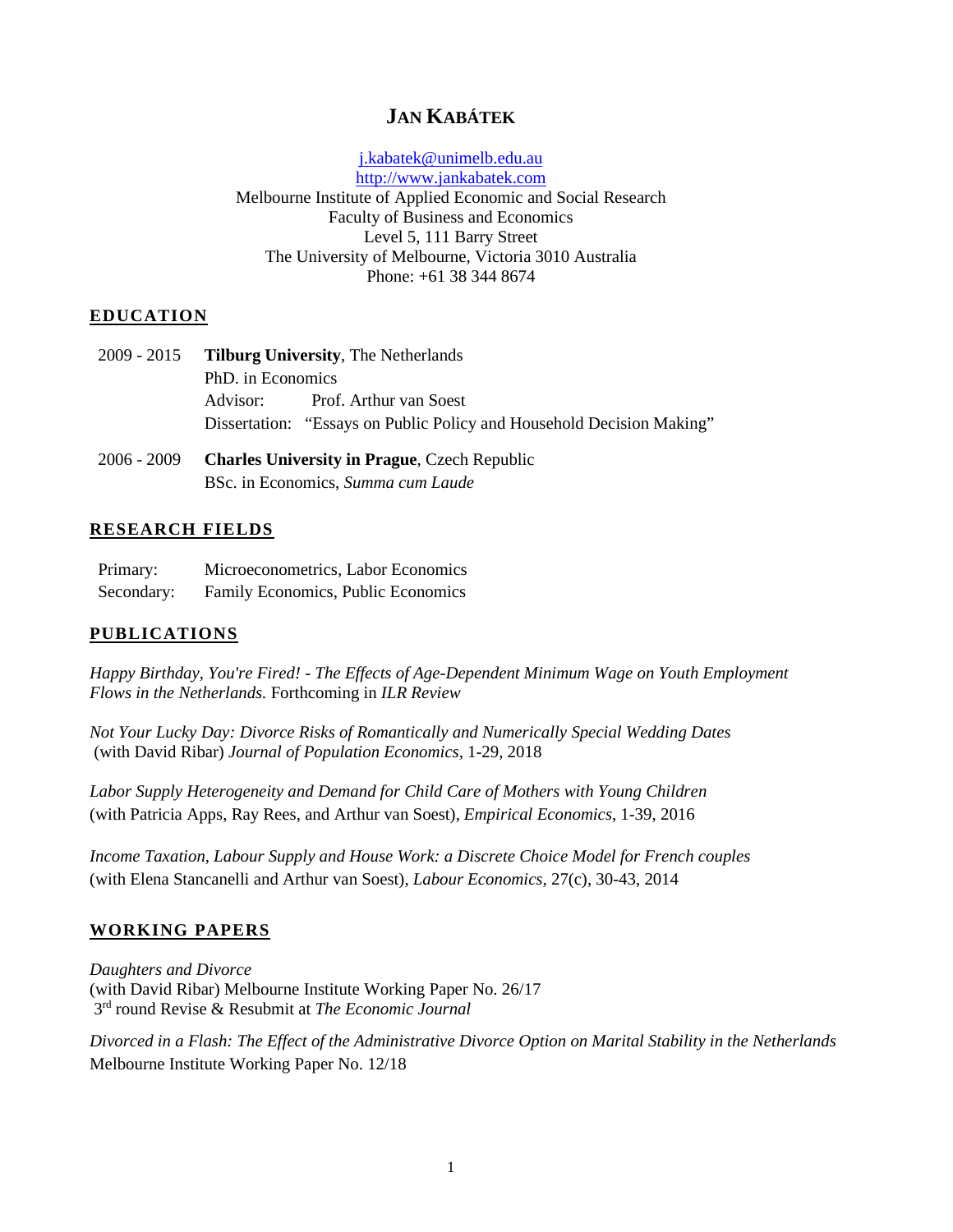*[Comparing the Effectiveness of Fiscal Stimuli for Working Parents](http://www.cpb.nl/sites/default/files/publicaties/download/cpb-discussion-paper-286-effectiveness-fiscal-stimuli-working-parents.pdf)* (with Henk-Wim de Boer and Egbert Jongen), CPB discussion paper 286/14

### **PAPERS UNDER SUBMISSION**

*Academic Achievement of Children in Same- and Different-Sex-Parented Families: A Population-Level Analysis* (with Francisco Perales)

*The Impact of Retirement Seminars on Behaviours: Evidence from Pension Fund Data* (with Edwin Ip)

## **NON-REFEREED PUBLICATIONS**

*Are junior pay rates hurting youth workers? –* MI Research Insight, 2020

*Did JobSeeker and JobKeeper achieve their aims?* – MI Research Insight, 2020

*[Parents of teenage daughters more likely to divorce: study](https://theconversation.com/parents-of-teenage-daughters-more-likely-to-divorce-study-84704)* – The Conversation, 2017

*[Parents of Teen Daughters More Likely to Divorce](https://www.futurity.org/teen-daughters-divorce-1558082-2/)* – Futurity, 2017

*[Teenage daughters as a risk factor for divorce](https://newsroom.iza.org/en/archive/research/teenage-daughters-as-a-risk-factor-for-divorce/)* – IZA Newsroom, 2017

*[Teenage daughters and risks](https://pursuit.unimelb.edu.au/articles/teenage-daughters-as-a-risk-of-divorce) of divorce* – Pursuit Magazine, 2017

*[What a difference a day makes](https://newsroom.iza.org/en/archive/research/what-a-difference-a-day-makes-marriages-with-special-wedding-dates-more-likely-to-fail/) –* IZA Newsroom, 2016

*[Too old at 21, you're fired!](https://pursuit.unimelb.edu.au/articles/happy-birthday-you-re-fired) –* Pursuit Magazine, 2016

*[Happy birthday, you're fired! Effects of the age-dependent minimum wage in the Netherlands](https://newsroom.iza.org/en/archive/research/happy-birthday-youre-fired-effects-of-the-age-dependent-minimum-wage-in-the-netherlands/) –* IZA Newsroom, 2016

#### **ENGAGED RESEARCH**

- 2020-21 Skills utilization among VET workforce, a report for National Council of Vocational Education Research (with Tabatha Griffin, Patrick Lim and Kristen Osborne)
- 2018-20 Analysis of the 2015 Disability Support Pension reform for Department of Social Services (with Cain Polidano)
- 2018-19 Development of rental stress indices for Aboriginal Housing Victoria (with Matthew Connolly and David Ribar)
- 2017-19 Analysis of housing title transfers for Aboriginal Housing Victoria (with Abraham Chigavazira and David Ribar)

## **ACADEMIC POSITIONS**

- Since 2015/09 *Research Fellow*, Melbourne Institute of Applied Economic and Social Research, University of Melbourne
- Since 2015/09 *Research Fellow*, Life Course Centre, ARC Centre of Excellence
- Spring 2014 *Visiting scholar*, University of Pennsylvania, hosted by Prof. Petra Todd
- Spring 2012 *Visiting scholar*, University of Sydney, hosted by Prof. Patricia Apps
- 2010 2011 *Research Assistant* to Prof. Arthur van Soest, Tilburg University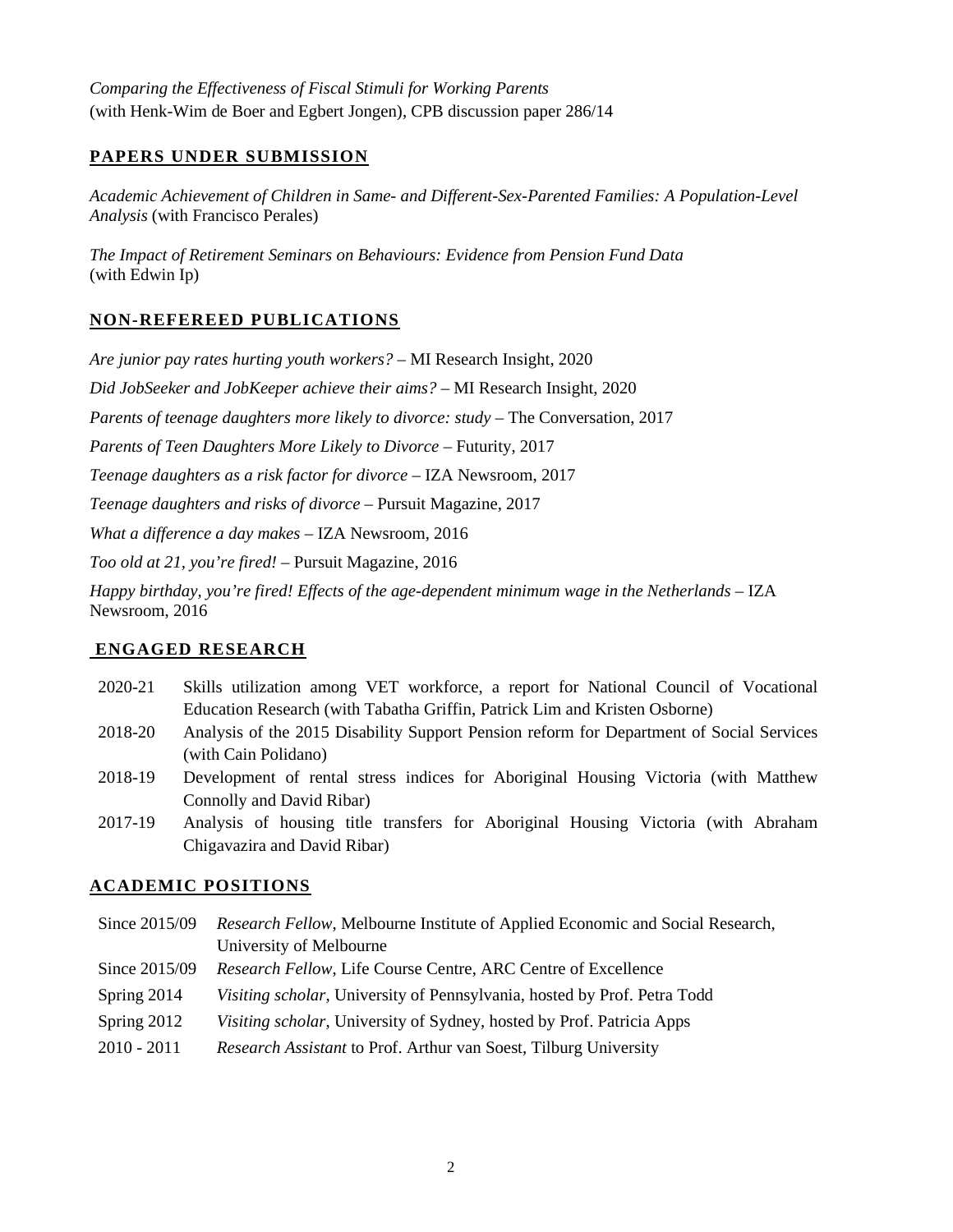#### **TEACHING EXPERIENCE**

- 2019 Econometrics 1 (undergraduate) lecturer, The University of Melbourne
- 2012-13 Statistics 2 (undergraduate) teaching assistant, Tilburg University
- 2011-14 Econometrics 1 (graduate) instruction lecturer, Tilburg University

#### **GRANTS, SCHOLARSHIPS AND AWARDS**

- 2019 LCC Research Infrastructure Grant (CI)
- 2018 Department of Social Services (Australia) Research Grant
- 2017 Early Career Researcher Grant, University of Melbourne (CI)
- 2016 Extramural Fellowship*,* CentER, Tilburg University
- 2014,15 Best Teaching Assistant Award, CentER Graduate Program
- 2014 CentER Overseas Research Grant
- 2013 IZA Research Affiliate Fellowship
- 2013 RAND Summer Institute Scholarship
- 2012 IZA Young Scholar Distinction
- 2011 Netspar Junior Fellowship (Network for Studies on Pensions, Aging and Retirement)
- 2010 Sophia Foundation Excellence Scholarship for Promising Students of Economics
- 2009-11 CentER Institute Scholarship of Director of Graduate Studies

#### **EXTERNAL COURSES, WORKSHOPS AND SUMMERSCHOOLS**

- 2019 Communicating Research to Policy Makers, The University of Queensland
- 2019 Data for Policy Workshop, Canberra
- 2017 Preparing academic staff for media engagement, The University of Melbourne
- 2015 Administrative Data Workshop, LISER
- 2014 ZICE (Zurich Initiative for Computational Economics) Workshop, University of Zurich
- 2013 RAND Summer Institute on Demography, Economics, and Epidemiology of Aging
- 2013 IZA European Summer School in Labor Economics
- 2012 IZA@DC Young Scholar Program, Georgetown University
- 2011 Modeling heterogeneity in econometric models, Tinbergen Lectures by J. A. Hausman

#### **SEMINARS AND CONFERENCE PRESENTATIONS**

- 2020 Australian Gender Economics Workshop, Netspar International Pension Workshop
- 2019 Australian Gender Economics Workshop, Erasmus University Rotterdam, Tilburg University, The Society of Household Economics Meetings, The Dutch Bureau of Policy Analysis, SLLS International Conference, European Association of Labour Economics Conference, Australian Conference of Economics, The University of Queensland, AASLE meetings Singapore
- 2018 WEAI Conference, Australian Gender Economics Workshop, CSDA Workshop, Masaryk University Brno, Annual Conference of the European Society for Population Economics, IZA World of Labor Conference, University of Wollongong, University of Melbourne, AASLE meetings Seoul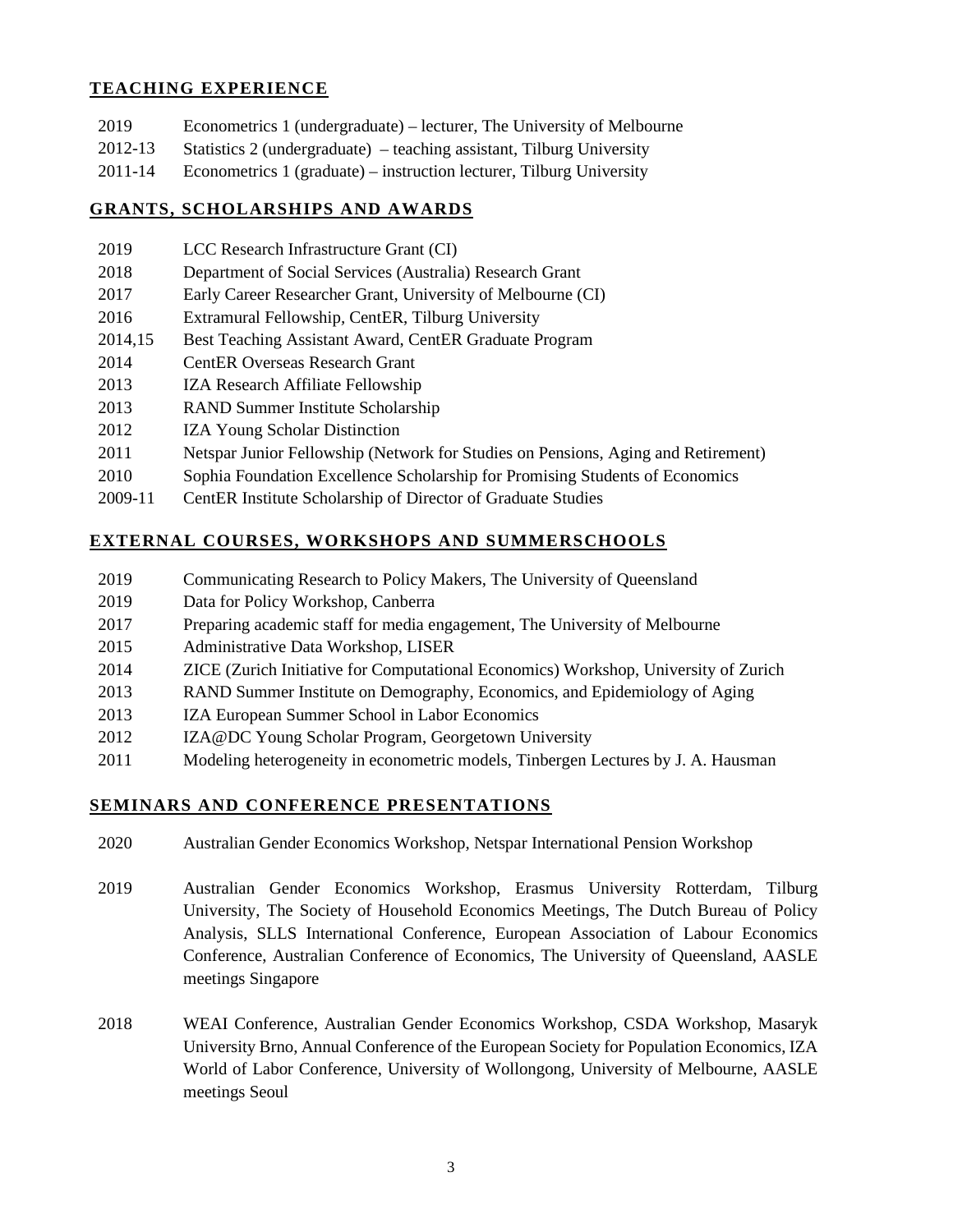- 2017 University of Melbourne, CSDA Administrative Data Workshop, Society of Labor Economists Annual Meetings, UNC Demography Daze, Annual Conference of the European Society for Population Economics, University of Copenhagen, Econometric Society European Meeting, European Economic Association Meeting, University of Technology Sydney, LCC Conference, Wellington Applied Econometrics Workshop, AASLE meetings Canberra
- 2016 University of Melbourne, University of Sydney, Society of Labor Economists Annual Meetings, Annual Conference of the European Society for Population Economic, Maastricht University, University of Technology Sydney, RMIT, Wellington Applied Econometrics Workshop, Tilburg University
- 2015 University of Melbourne, RAND Corporation, Bank of Canada, CERGE-EI, Universita Bocconi, Tilburg University, LISER Administrative Data Workshop, SOLE/EALE World Conference, Leibniz Seminar of Berlin Network of Labour Market Researchers, Dutch Ministry of Social Affairs and Employment, IAB Minimum Wage Workshop, CPB, University of Groningen, Goethe University Frankfurt, Tilburg University, ZEW Mannheim
- 2014+ University of Pennsylvania, Society of Labor Economists Annual Meetings, Tilburg University, ZEW Mannheim, XXXIX Symposium of Spanish Economic Association, Econometric Society European Winter Meeting, University College London, Mannheim Family Economics and Family Policy Conference, Econometric Society European Meeting, Netspar International Workshop, IZA European Summer School in Labor Economics, CPB Workshop, Warwick Economics PhD Conference, Tilburg University, Georgetown University, IZA@DC Young Scholar Program, Université Laval, Tilburg University, Econometric Society European Meeting, Annual Conference of the European Society for Population Economics, Czech Economic Society Biennial Conference, Netspar International Workshop Tilburg University, Netspar Pension Day

#### **REFEREEING**

Demography, Economica, Economics e-journal, Empirical Economics, European Journal of Law and Economics, Czech Science Foundation, IZA Journal of Labor Economics, Journal of Econometrics, Labour: Review of Labour Economics and Industrial Relations, Labour Economics, Polish National Grant Agency, Social Science and Medicine

#### **PROFESSIONAL SERVICE**

 Member of the Scientific Committee, Australian Gender Economics Workshop 2020 Member of the Scientific Committee, The Asian and Australasian Society of Labour Economics 2019 conference Organizer of the LCC Research Retreat Symposium